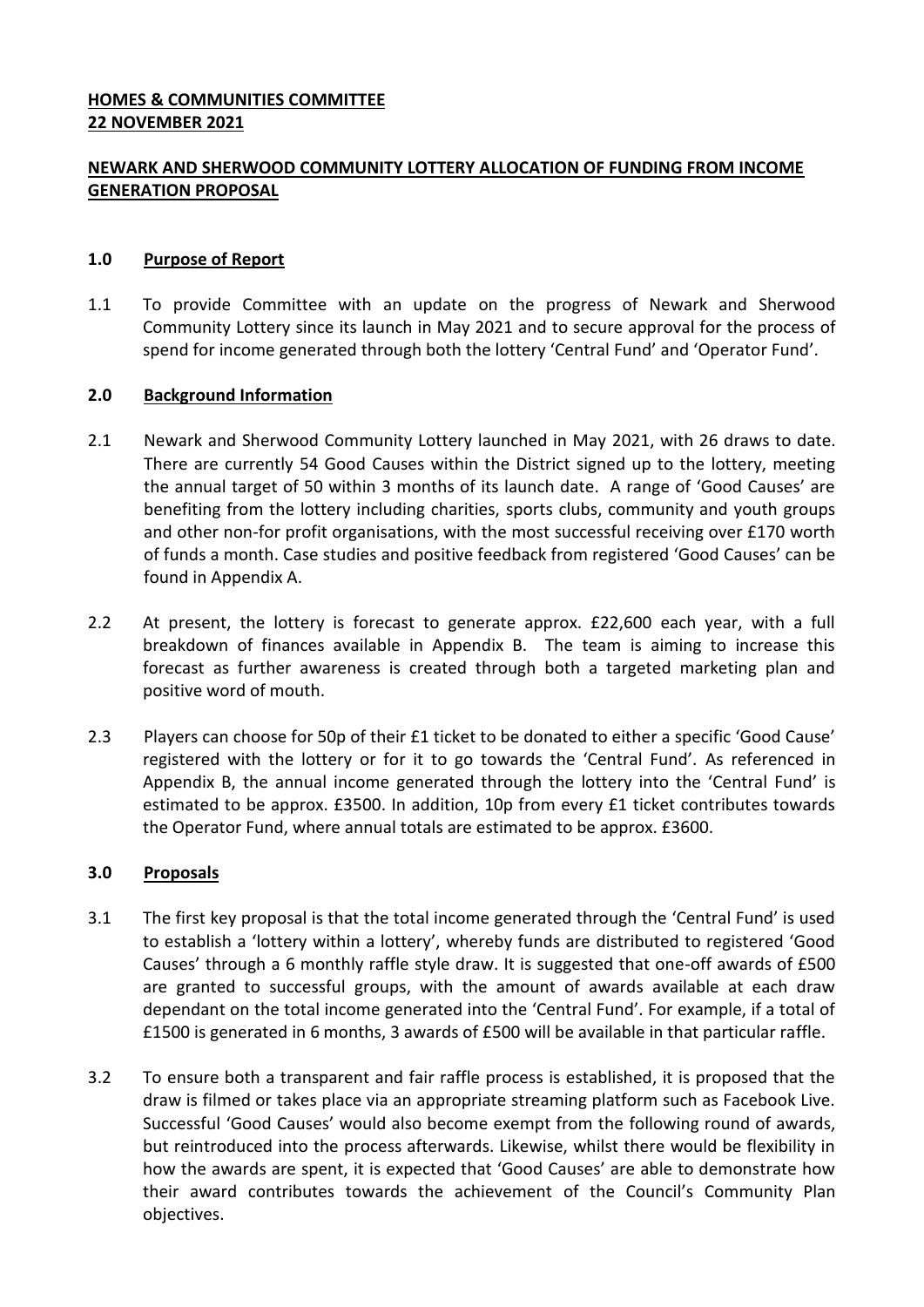3.3 The second key proposal is that the income generated through the 'Operator Fund' is used as anticipated to cover operational costs associated with the delivery and maintenance of the lottery. This includes the annual renewal of both the Gambling Commission Licence and Lotteries Council Membership, as well as marketing costs, totalling up to approximately £1000PA. With an estimated £3600 generated annually through the 'Operator Fund', it is proposed that the remaining funds (approx. £2600) contribute towards the raffle draw in addition to the 'Central Fund' income, as outlined above in 3.2.

## **4.0 Equalities Implications**

4.1 There are no negative equality implications associated with this proposal and the distribution of the Council's share of lottery proceeds will directly benefit those organisations that have registered with the lottery and contributed to its success by promoting it to its supporters.

### **5.0 Digital Implications**

5.1 There are no significant digital implications in respect of this report. It can be noted that the majority of ticket sales and promotion of the lottery is online, however, players do have the option to purchase tickets over the phone, should they wish to do so. Likewise, the proposed raffle draw is expected to be streamed online but can be publicised by our Communications team in additional formats if necessary, and to ensure accessibility for all.

### **6.0 Financial Implications – FIN21-22/7115**

6.1 There are no additional financial implications as a result of this report.

### **7.0 Community Plan – Alignment to Objectives**

7.1 The Newark and Sherwood Community Lottery has already started to generate much needed revenue for over 50 'Good Causes' and the proposals in the report will ensure that the Council maximises the value of the lottery to deliver further benefits to the registered organisations and thereby making a positive contribution to the Council's Community Plan 2020 – 2023 objectives primarily 'create vibrant and self-sufficient communities where residents look out for each other and actively contribute to their local area' and 'improve health and wellbeing of local residents'.

## **8.0 RECOMMENDATION(S):**

- 8.1 **It is recommended that Committee approve:**
	- **a) The proposed method and process of spend for income generated through Newark and Sherwood Community Lottery 'Central Fund' (3.1 and 3.2), and the 'Operator Fund' (3.3).**
	- **b) That the process for spending income generated through both the 'Central Fund' and 'Operator Fund' is reviewed on an annual basis, with the flexibility to adapt and modify the process if required, subject to Member approval as part of the annual report.**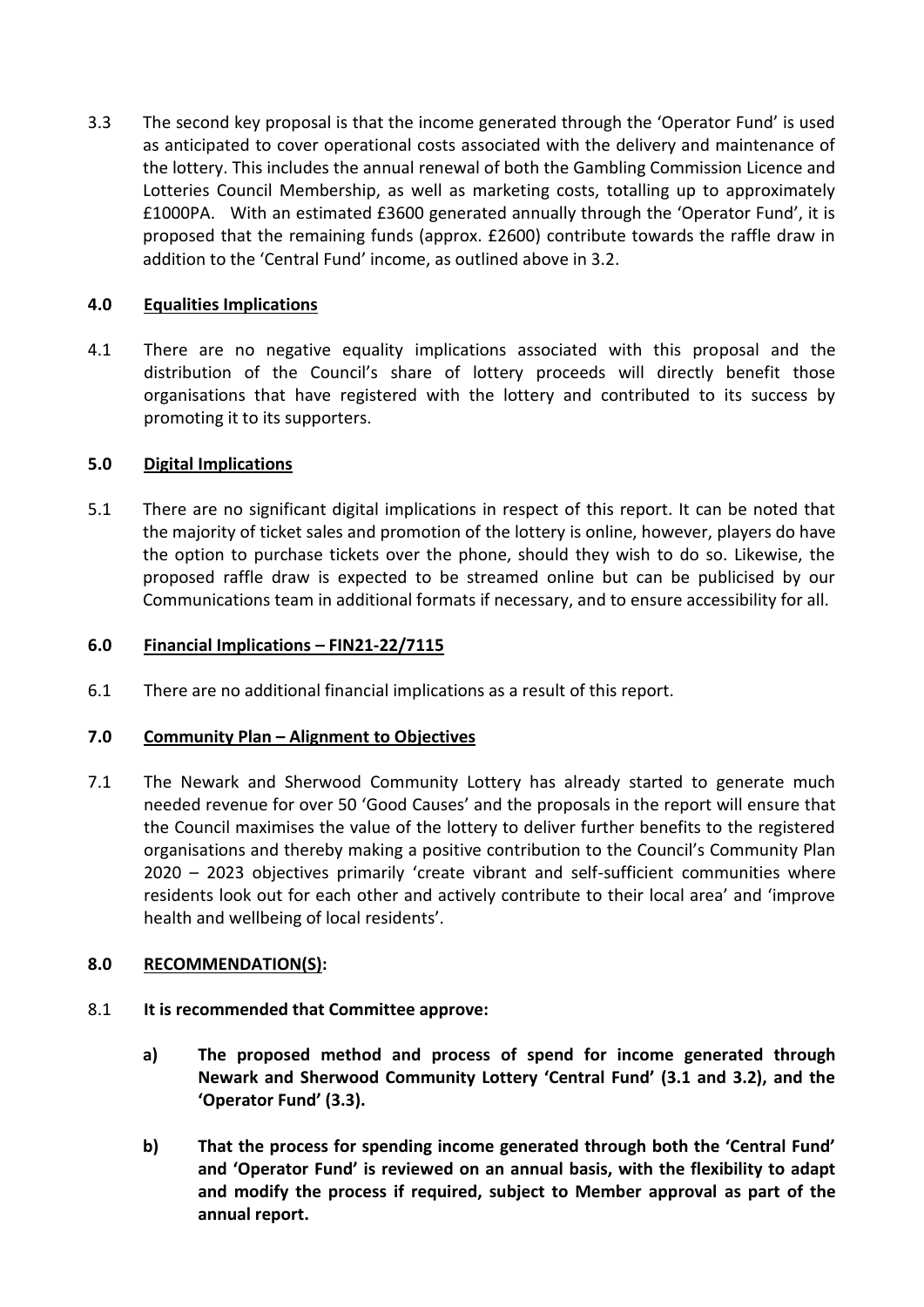#### **Reason for Recommendation(s)**

To ensure that the distribution of the Newark and Sherwood Community Lottery receipts are deemed to appropriate and make a positive difference to the community and support the Council's Community Plan objectives wherever possible.

#### Background Papers

Nil.

For further information please contact Andy Hardy on Ext 5708

Suzanne Shead Director – Housing Health and Wellbeing